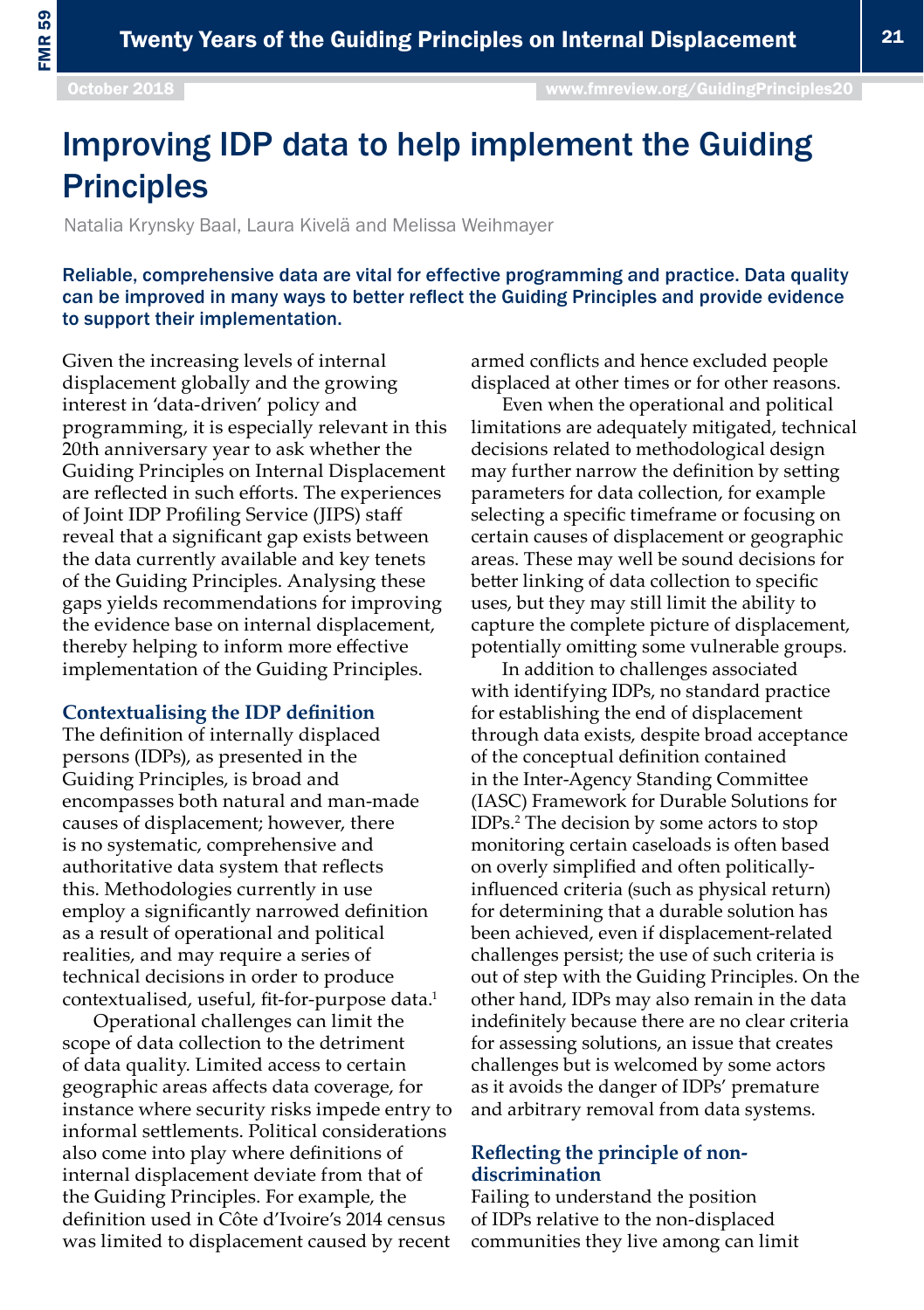[www.fmreview.org/GuidingPrinciples20](http://www.fmreview.org/dayton20
)

in El Fasher, Sudan, supporting sustainable local integration requires consideration of urban planning needs, while supporting sustainable returns must be informed by the extent to which return areas offer physical safety, access to basic services, and peaceful coexistence with current residents.5

## **IDP participation in shaping solutions**

The Guiding Principles require the guarantee of IDPs' full participation in the planning and management of solutions. This means that IDPs should be involved in shaping and implementing the data processes that produce evidence on their situations, and that they should have access to this evidence to inform their own decisions. In reality this rarely happens, and while there is discussion about data sharing between those agencies providing assistance, there is little emphasis on sharing data and/or findings with the subjects themselves. Moreover, the information needs that IDPs might identify for their own decision making is rarely prioritised over data required for assistance provision and other operational planning.

In Colombia, extensive data collected on the displaced population is used as the basis for the government's programmatic response. Although this analysis has resulted in relevant actions for many IDPs, consultations with communities have revealed that some population groups, such as indigenous communities, perceive their situation and priority needs differently from the majority of the IDP population. Work is underway to improve this approach and ensure that a more consultative analysis is applied.

More broadly, although work is taking place to strengthen the engagement of IDPs in data processes,<sup>6</sup> bolder efforts are needed to ensure the full and meaningful engagement of affected communities, including as important users of data.

## **Primary responsibility of national authorities**

Although in many contexts national authorities are indeed involved in collecting data on internal displacement, only in a few cases are governments genuinely leading

the understanding and application of the principle of non-discrimination contained in the Guiding Principles. This often results in assistance that prioritises IDPs while overlooking the needs of others, or that fails to reflect the specific challenges that IDPs still face. This can be avoided by adopting a comparative approach between population groups and employing qualitative methods that are specifically designed to discern evidence of discrimination<sup>3</sup>

For example, urban profiling undertaken in Mogadishu revealed that all population groups living in unplanned, informal settlements experienced poverty; however, the IDP population faced specific challenges resulting in a comparatively lower standard of living and a higher likelihood of eviction. These results clarified the responses that required a specific focus on IDPs and the responses that needed to target the urban poor as a whole.

#### **Informing durable solutions**

The Guiding Principles emphasise IDPs' right to an informed and voluntary choice regarding their future settlement (whether returning to their place of habitual residence or settling in another location); they also outline national authorities' responsibility to provide an environment where IDPs can overcome displacement-related challenges. However, understanding how this can be supported requires disaggregated data on IDPs' preferences, skills, capacities and vulnerabilities, and needs to be combined with an overview of the broader social, economic, environmental and political context.

This contextualisation enables more informed and coherent action between humanitarian and development interventions. This is especially relevant in urban areas, where the vast majority of displaced persons reside and where there are a number of complex systems to navigate, including services, infrastructure and a mix of informal and formal governance structures.4 To be sustainable, policy making and programming need to complement and support existing structures and enhance social cohesion. Where IDPs reside in camps in close proximity to urban areas, such as